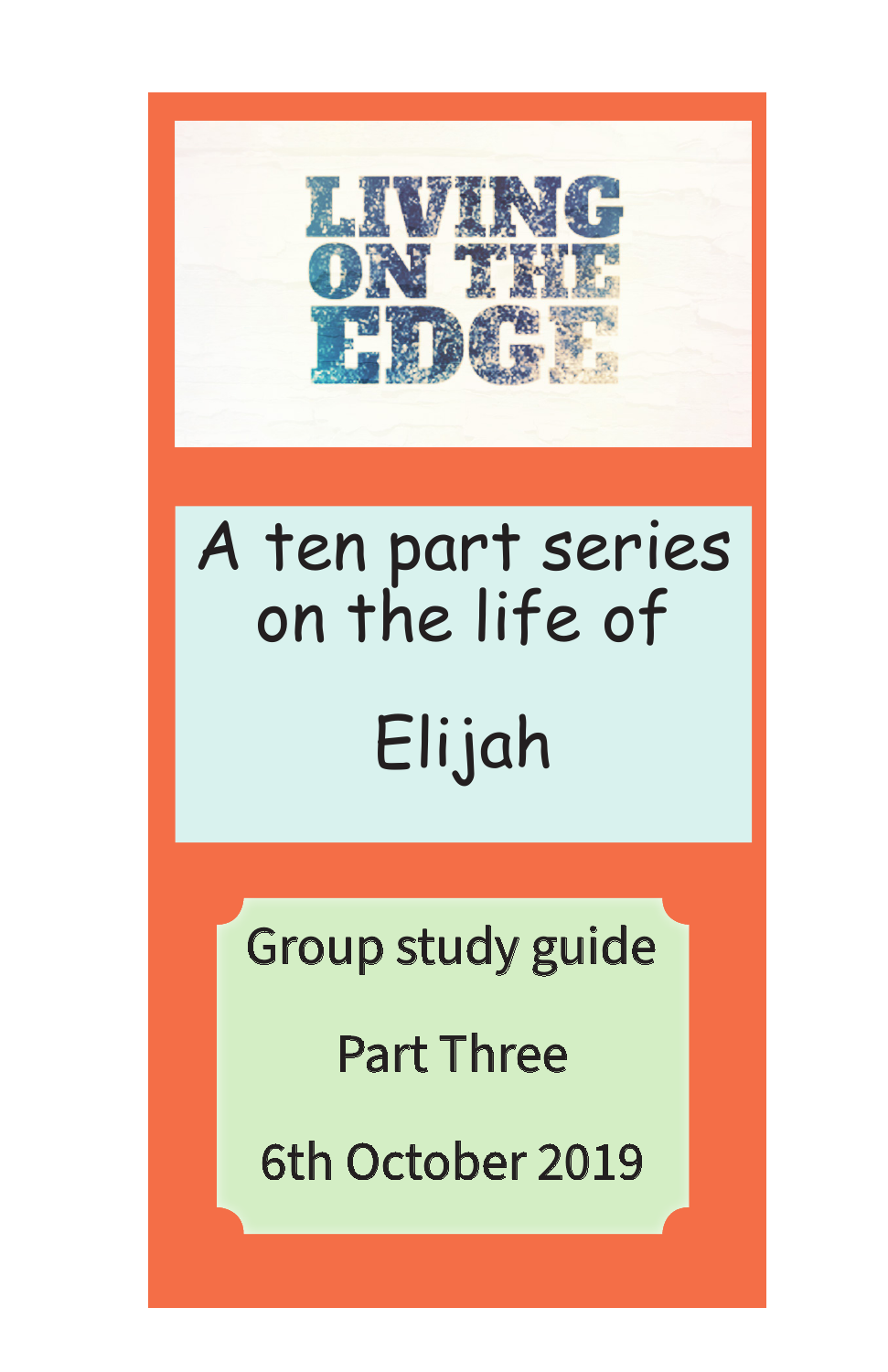

Have you ever had to reveal something about yourself to someone and you weren't sure how it was going to go? Will they be thrilled or disappointed, will they accept me or reject me? It's a risk. As disciples of Jesus Christ we are given a new identity, but when should we reveal it, and to who and how?

In the third part of this series, Elijah has been in hiding but now "the word of the Lord" has come to him and told him to return to Israel and make himself known to King Ahab, but how will he do that because Ahab is not exactly pleased with Elijah, and what God has asked him to do is risky, taking him away from his place of safety and provision and exposing him to danger.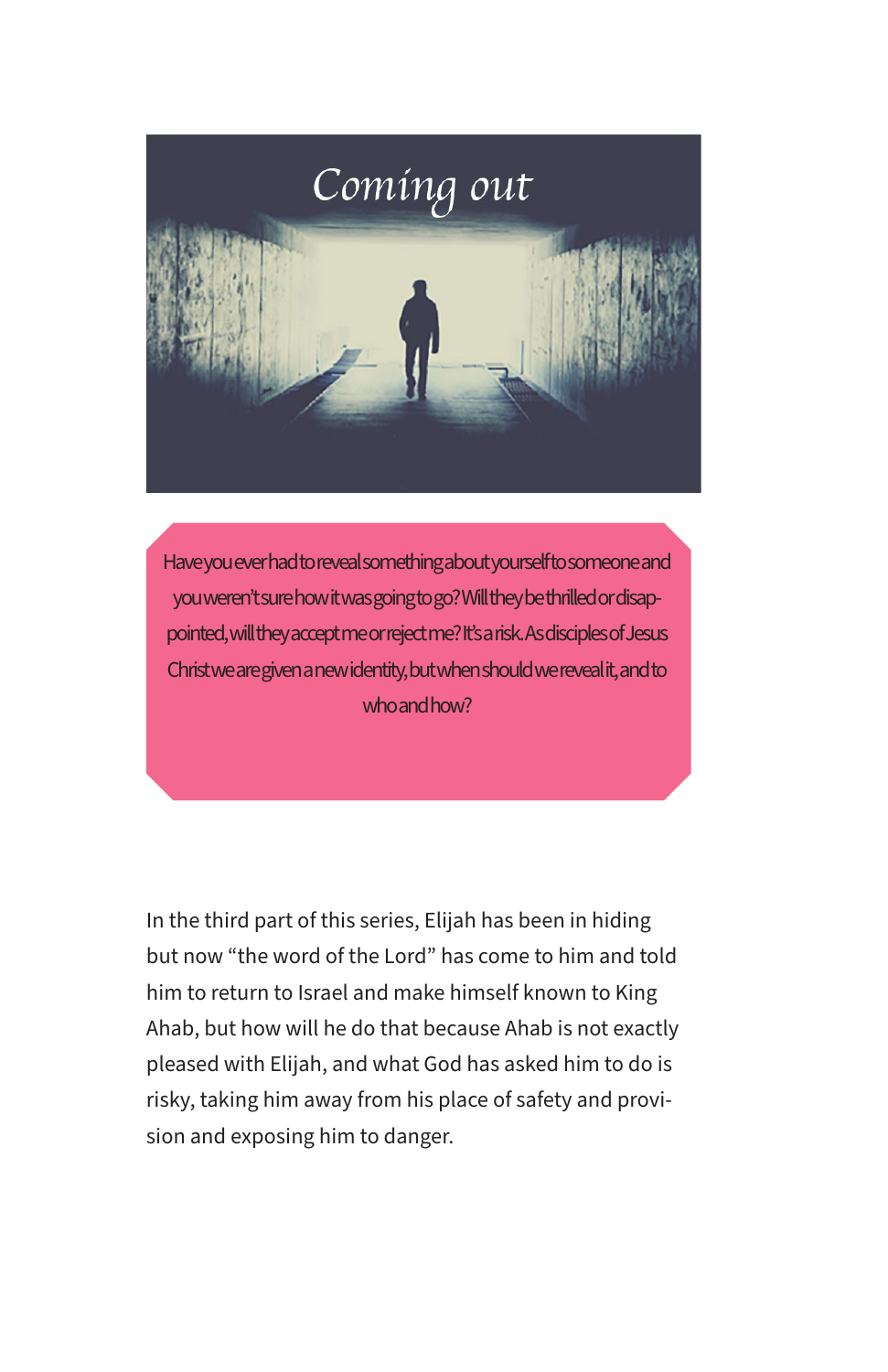*After many days the word of the LORD came to Elijah, in the third year, saying, "Go, show yourself to Ahab, and I will send rain upon the earth."*

 *2 So Elijah went to show himself to Ahab. Now the famine was severe in Samaria.*

 *3 And Ahab called Obadiah, who was over the household. (Now Obadiah feared the LORD greatly,*

 *4 and when Jezebel cut off the prophets of the LORD, Obadiah took a hundred prophets and hid them by fifties in a cave and fed them with bread and water.)*

 *5 And Ahab said to Obadiah, "Go through the land to all the springs of water and to all the valleys. Perhaps we may find grass and save the horses and mules alive, and not lose some of the animals."*

 *6 So they divided the land between them to pass through it. Ahab went in one direction by himself, and Obadiah went in another direction by himself.*

 *7 And as Obadiah was on the way, behold, Elijah met him. And Obadiah recognised him and fell on his face and said, "Is it you, my lord Elijah?"*

 *8 And he answered him, "It is I. Go, tell your lord, 'Behold, Elijah is here.'"*

 *9 And he said, "How have I sinned, that you would give your servant into the hand of Ahab, to kill me?*

 *10 As the LORD your God lives, there is no nation or kingdom where my lord has not sent to seek you. And when they would say, 'He is not here,' he would take an oath of the kingdom or nation, that they had not found you.*

 *11 And now you say, 'Go, tell your lord, "Behold, Elijah is here."'*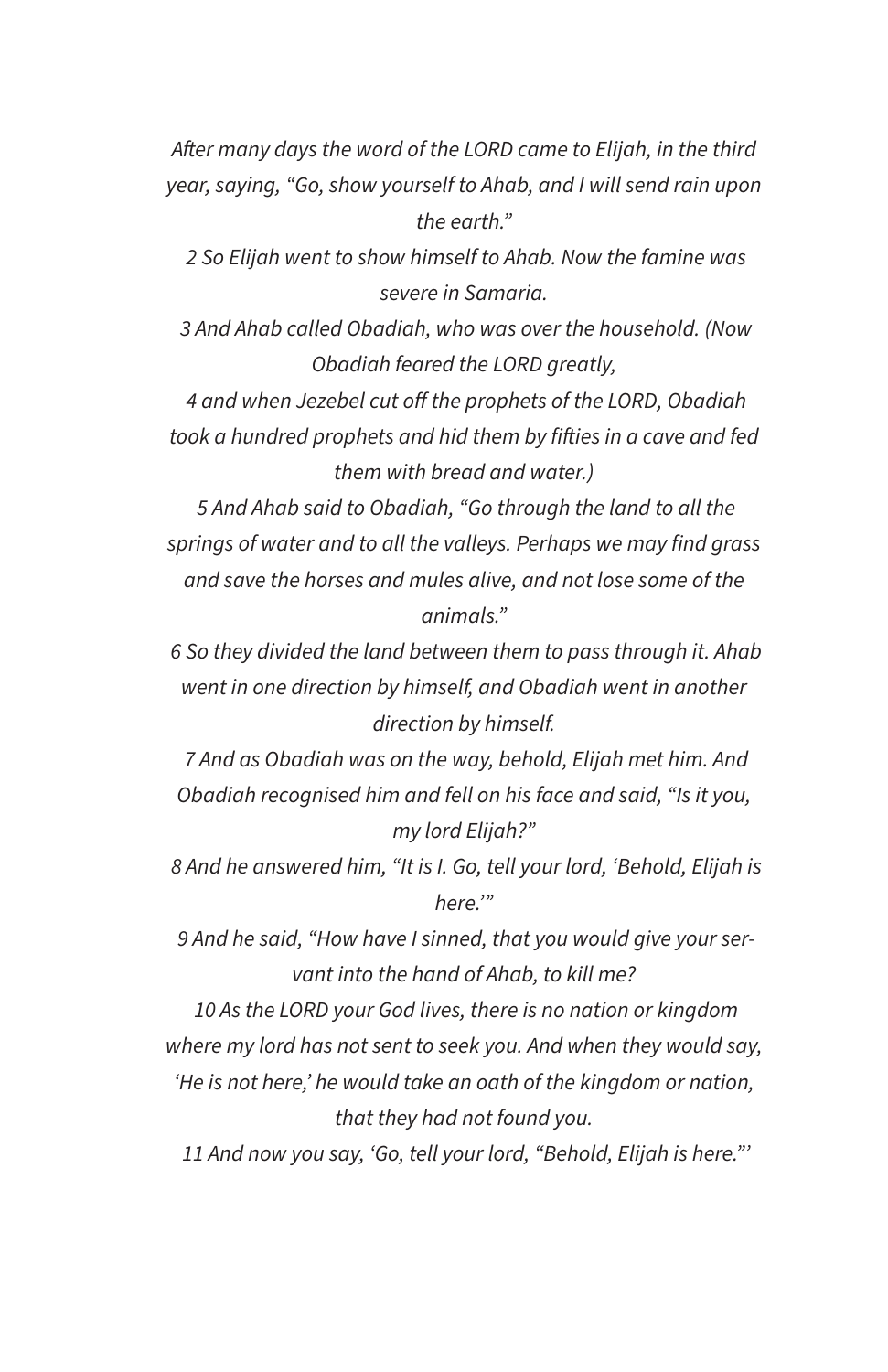*12 And as soon as I have gone from you, the Spirit of the LORD will carry you I know not where. And so, when I come and tell Ahab and he cannot find you, he will kill me, although I your servant have feared the LORD from my youth. 13 Has it not been told my lord what I did when Jezebel killed the prophets of the LORD, how I hid a hundred men of the LORD's prophets by fifties in a cave and fed them with bread and water?*

 *14 And now you say, 'Go, tell your lord, "Behold, Elijah is here"'; and he will kill me."*

 *15 And Elijah said, "As the LORD of hosts lives, before whom I stand, I will surely show myself to him today."*

 *16 So Obadiah went to meet Ahab, and told him. And Ahab went to meet Elijah.*

 *17 When Ahab saw Elijah, Ahab said to him, "Is it you, you troubler of Israel?"*

 *18 And he answered, "I have not troubled Israel, but you have, and your father's house, because you have abandoned the commandments of the LORD and followed the Baals.* (1 Kings. 18:1-18 ESV)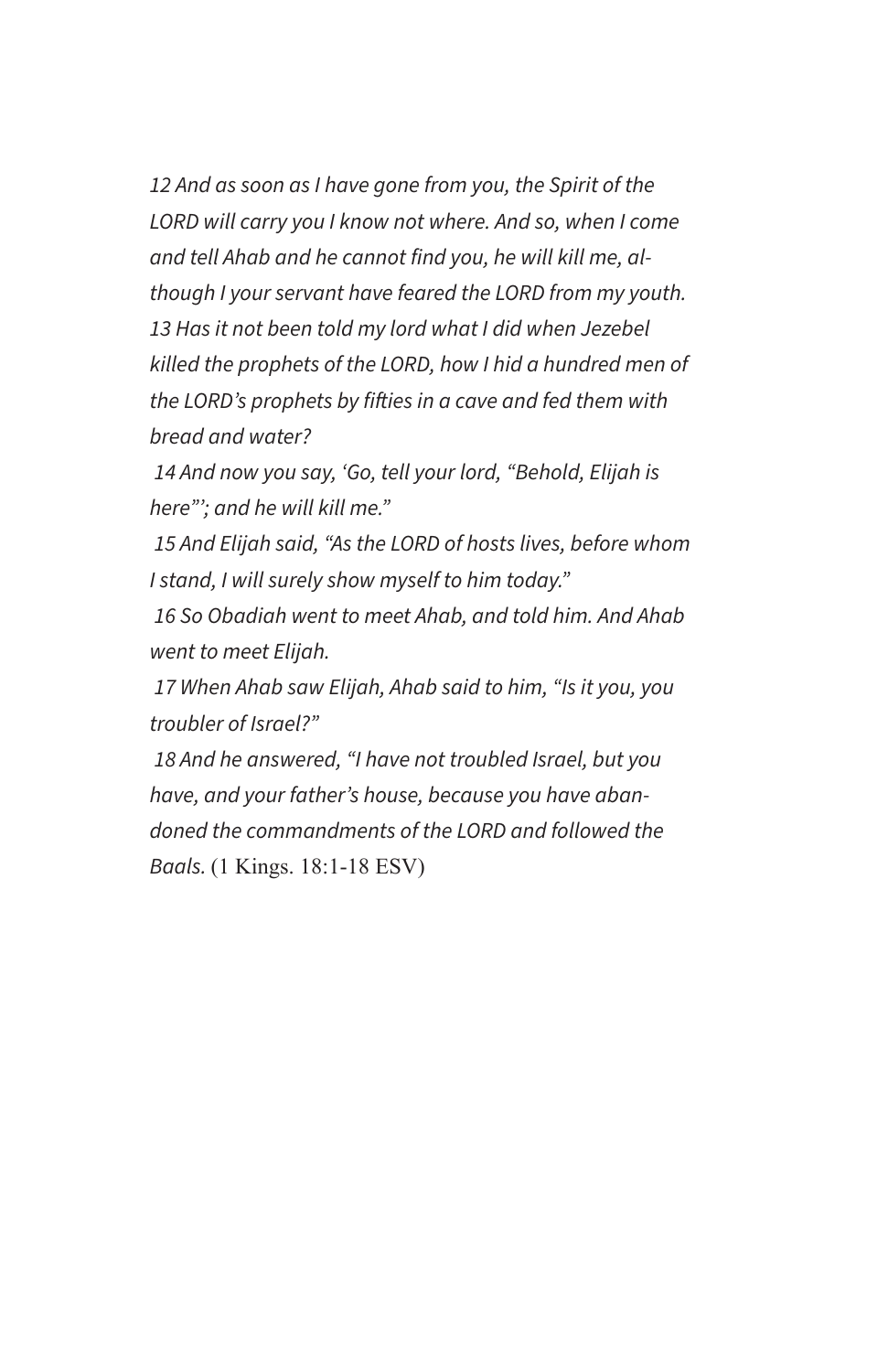#### **Commentary**

The famine in Israel has been going on for a few years, and there is precious little left growing. Ahab and his steward, Obadiah, are out looking to for something for his horses and mules to eat. They decided to make the task easier by splitting the land in two and each talking a section. Obadiah is startled to find Elijah, and pays him respect, but when Elijah tells him to go and tell Ahab to come, his mood changes to one of fear. What does Obadiah fear? That as soon as he leaves Elijah will take off just as has for the last few years, Ahab will come and find noone, and take out his frustration on Obadiah! Obadiah tells Elijah that he too is a servant of the Lord, but in a differnt way, hiding 100 prophets of the Lord and keeping them alive from the persecution of Jezebel.

Obadiah also tells Elijah about the extensive search Ahab has undertaken to find him, although without success. Elijah is a wanted man!

Elijah reasures Obadiah that he won't do a runner, and Obadiah duly goes back and informs Ahab, who comes and finds Elijah. In hs greeting he calls Elijah "you troubler of Israel." The term means to "stir up," "muddy the waters," or actually to consult with dark forces to cause a hex on someone.

Elijah throws the charge right back on Ahab, it is him who has caused the "hex" on Israel by getting involved with gods which aren't Yahweh.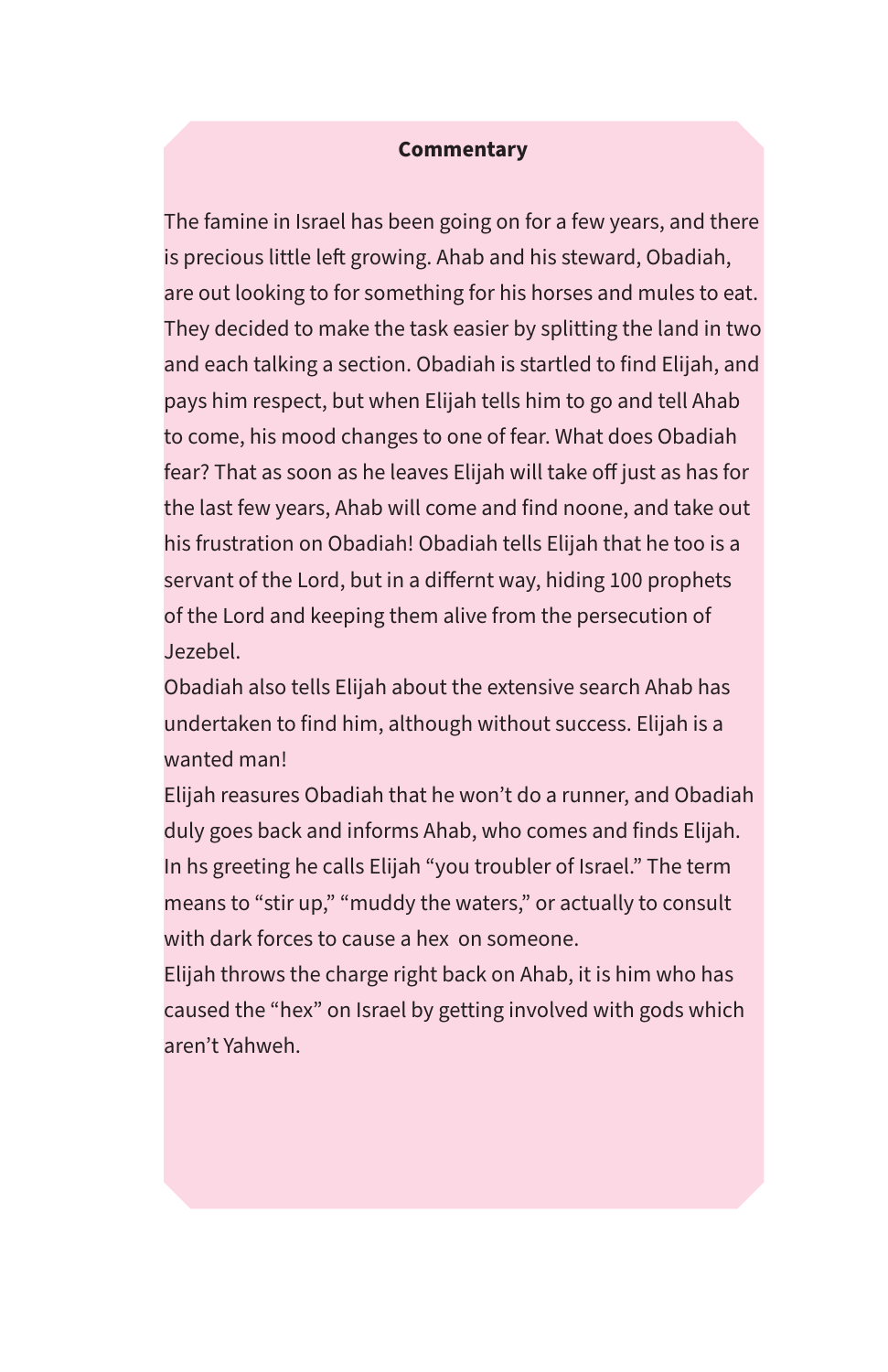## **Group Study**

Review from last week how your response to last week's study and share with the group how you did in the application? What were you success' and where didn't it go so well. Why? How will you adjust going forwards?

Have you ever felt the call from God to leave a place of relative comfort, security, and provision?

How did you feel about it? What were your discussions around the call?

What did you end up doing?

What is the hardest thing you have had to tell someone? How did it go?

What frightens us about telling others about Jesus Christ? What are some good ways we can approach others to tell them about hte Gospel, and what are some ways which are not so helpful.

Read the following pasage:

*"When the Son of Man comes in his glory, and all the angels with him, then he will sit on his glorious throne.*

 *32 Before him will be gathered all the nations, and he will separate people one from another as a shepherd separates the sheep from the goats.*

 *33 And he will place the sheep on his right, but the goats on the left.*

 *34 Then the King will say to those on his right, 'Come, you who are blessed by my Father, inherit the kingdom prepared for you from the foundation of the world.*

 *35 For I was hungry and you gave me food, I was thirsty*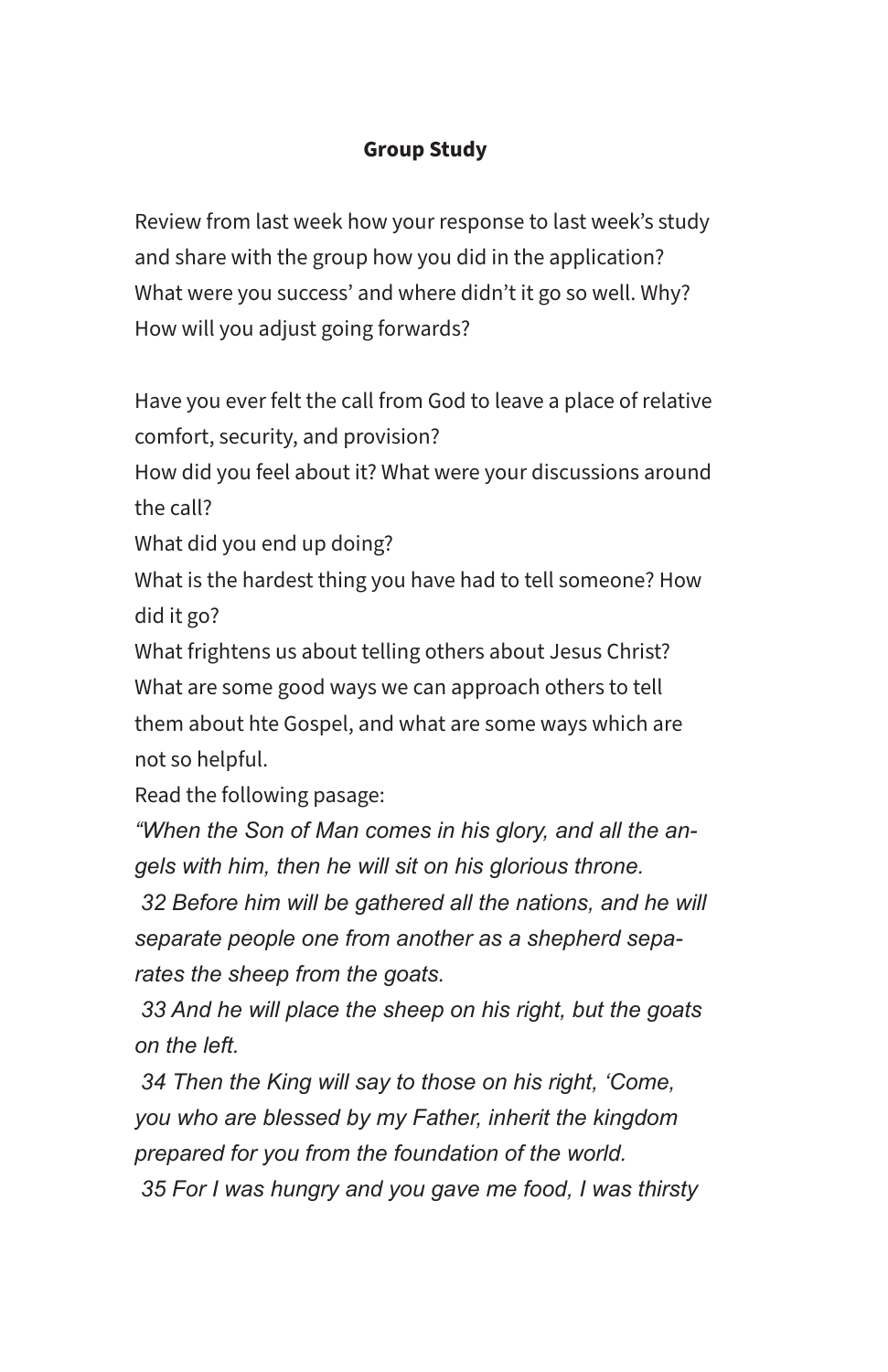*and you gave me drink, I was a stranger and you welcomed me,*

 *36 I was naked and you clothed me, I was sick and you visited me, I was in prison and you came to me.'*

 *37 Then the righteous will answer him, saying, 'Lord, when did we see you hungry and feed you, or thirsty and give you drink?*

 *38 And when did we see you a stranger and welcome you, or naked and clothe you?*

 *39 And when did we see you sick or in prison and visit you?' 40 And the King will answer them, 'Truly, I say to you, as you did it to one of the least of these my brothers, you did it to me.'*

 *41 "Then he will say to those on his left, 'Depart from me, you cursed, into the eternal fire prepared for the devil and his angels.*

 *42 For I was hungry and you gave me no food, I was thirsty and you gave me no drink,*

 *43 I was a stranger and you did not welcome me, naked and you did not clothe me, sick and in prison and you did not visit me.'*

 *44 Then they also will answer, saying, 'Lord, when did we see you hungry or thirsty or a stranger or naked or sick or in prison, and did not minister to you?'*

 *45 Then he will answer them, saying, 'Truly, I say to you, as you did not do it to one of the least of these, you did not do it to me.'*

 *46 And these will go away into eternal punishment, but the righteous into eternal life. (*Matthew 25:31-46 ESV)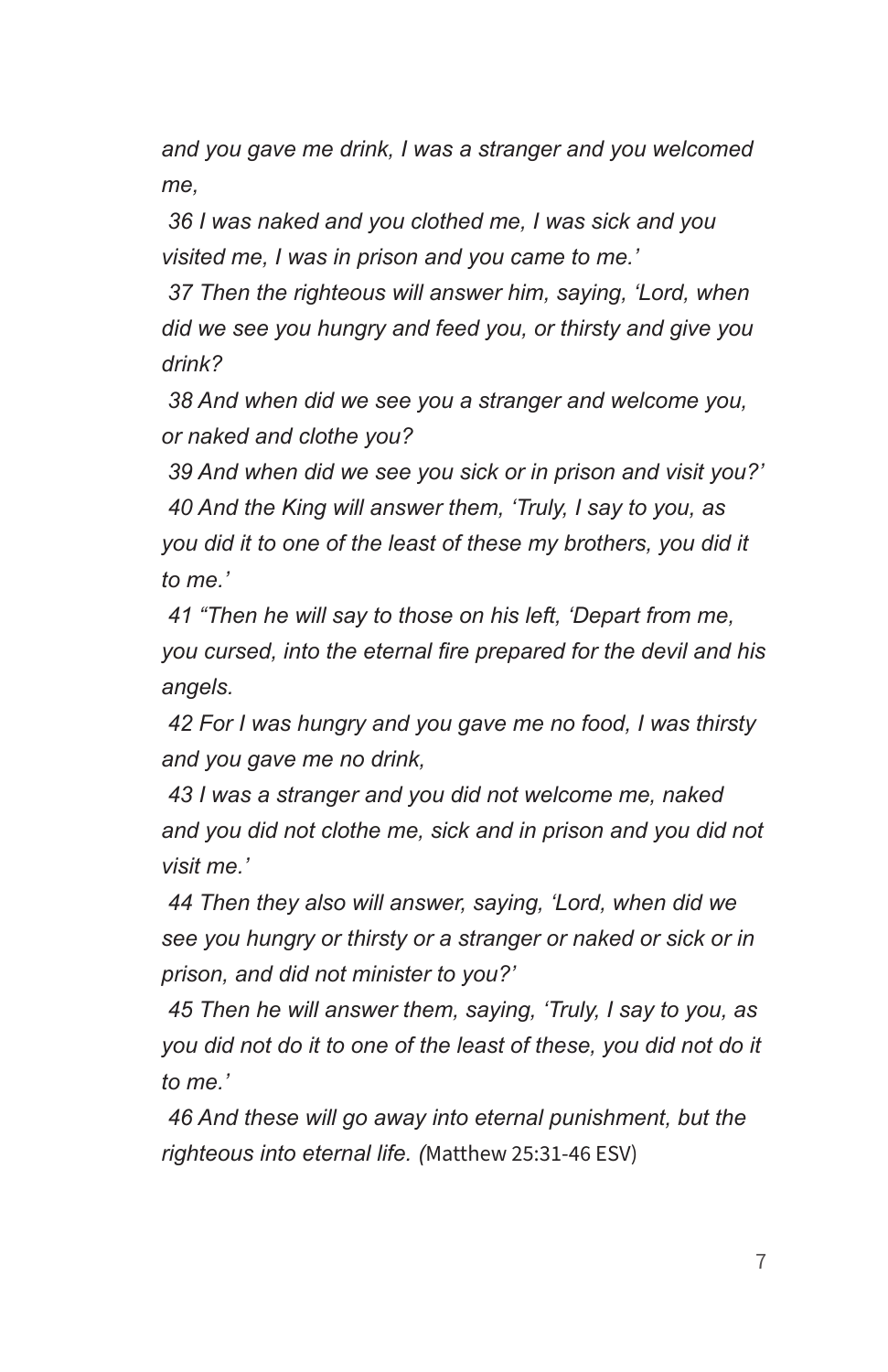#### BOOK AUTHOR

What strikes you about this passage? Why were both groups so surprised? How does doing these things show the love of Jesus?

There is an often quoted saying, "preach the Gospel, and if neccessary use words." What is wrong with this saying?

Understanding who we are is fundamental to what we do, if we understand we are completley secure in Christ it will help us when God calls on us to "come out" and show those around His love, and tell them the Good news, even if it involves danger for us.

Take the remaining group time affirming to one another who you are in Christ.

#### **Wrap up**

What is the next step for your group in consideration of what you have read and talked about?

What will you pray for this coming week?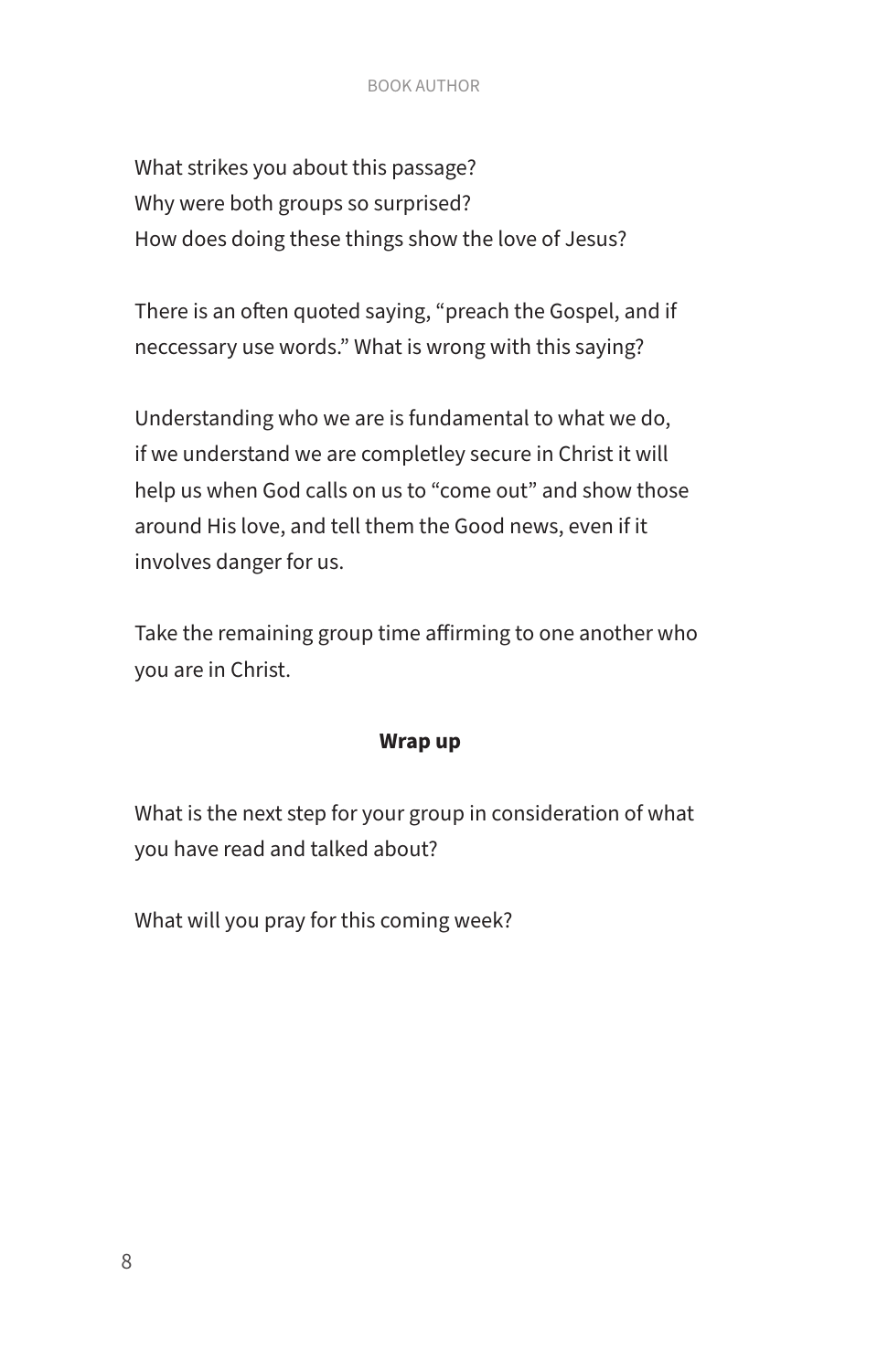#### **Personal study**

Take a few days this week and read over the following verses describing your identity in Christ, and pray about how this identity gives you confidence in "coming out" as a disciple of Jesus Christ. Note your reflections in the space provided.

*Therefore, if anyone is in Christ, he is a new creation. The old has passed away; behold, the new has come.* (2 Corinthians. 5:17 ESV)

*Blessed be the God and Father of our Lord Jesus Christ! According to his great mercy, he has caused us to be born again to a living hope through the resurrection of Jesus Christ from the dead,*

 *4 to an inheritance that is imperishable, undefiled, and unfading, kept in heaven for you,*

 *5 who by God's power are being guarded through faith for a salvation ready to be revealed in the last time.* (1 Peter. 1:3-5 ESV)

*But that is not the way you learned Christ!--*

 *21 assuming that you have heard about him and were taught in him, as the truth is in Jesus,*

 *22 to put off your old self, which belongs to your former manner of life and is corrupt through deceitful desires, 23 and to be renewed in the spirit of your minds, 24 and to put on the new self, created after the likeness of* G*od in true righteousness and holiness.* (Ephesians. 4:20-24 ESV)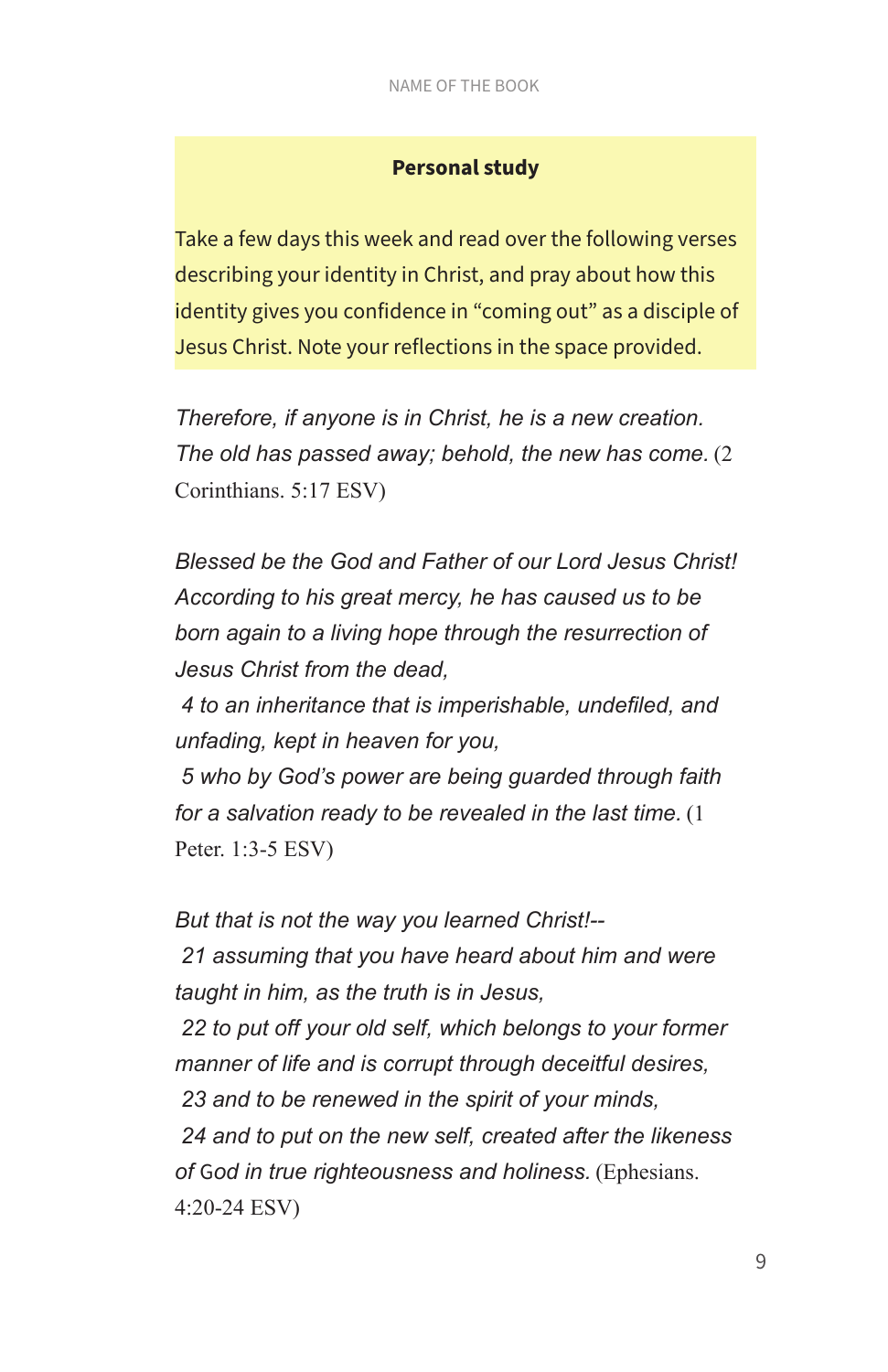



*Be kind to one another, tenderhearted, forgiving one another, as God in Christ forgave you.* (Ephesians. 4:32 ESV)

 *If we confess our sins, he is faithful and just to forgive us our sins and to cleanse us from all unrighteousness.*  (1 John. 1:9 ESV)

*For as high as the heavens are above the earth, so great is his steadfast love toward those who fear him; 12 as far as the east is from the west, so far does he remove our transgressions from us.* (Psalm. 103:11-12 ESV)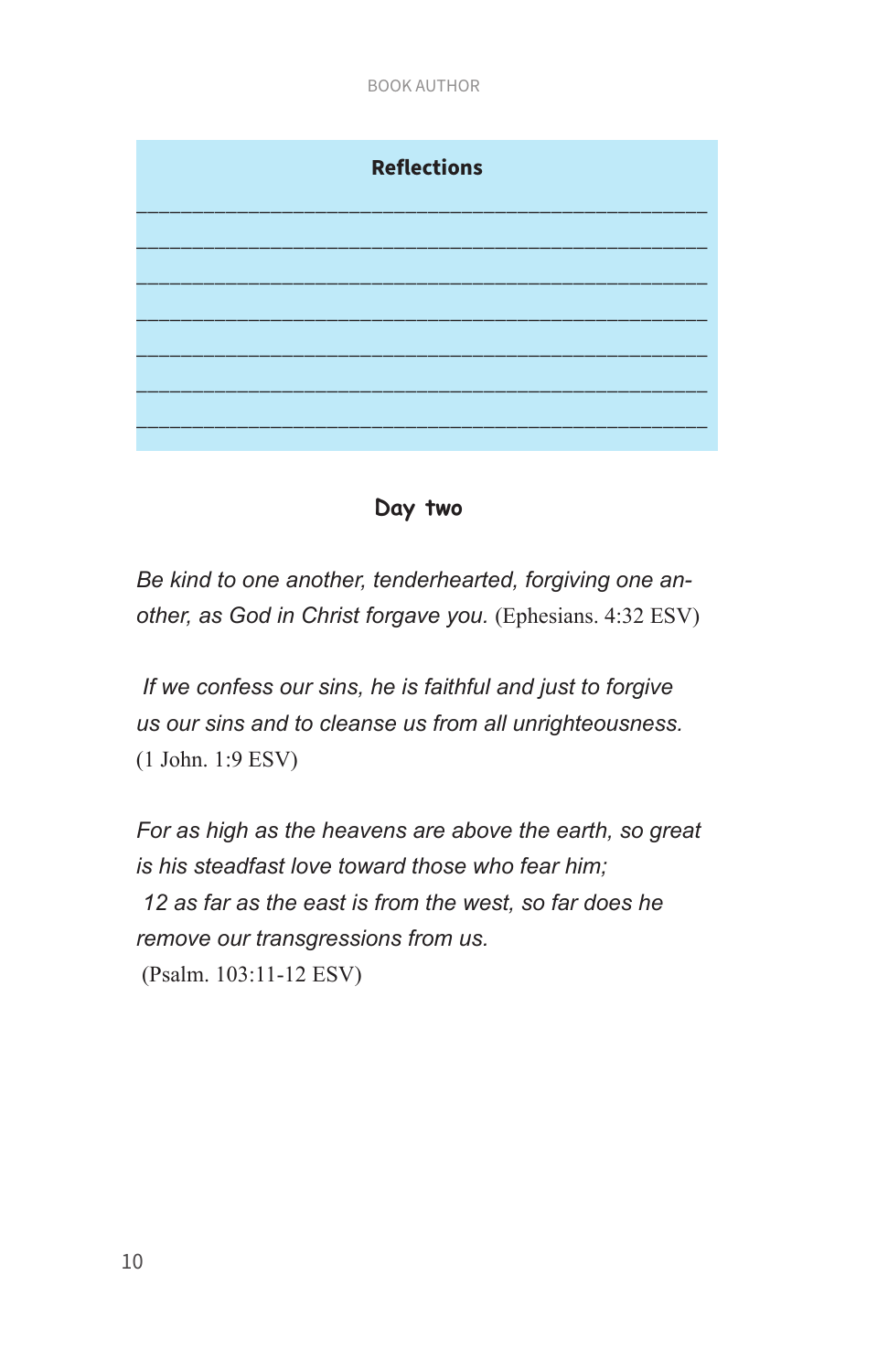# **Reflections** \_\_\_\_\_\_\_\_\_\_\_\_\_\_\_\_\_\_\_\_\_\_\_\_\_\_\_\_\_\_\_\_\_\_\_\_\_\_\_\_\_\_\_\_\_\_\_\_\_\_\_ \_\_\_\_\_\_\_\_\_\_\_\_\_\_\_\_\_\_\_\_\_\_\_\_\_\_\_\_\_\_\_\_\_\_\_\_\_\_\_\_\_\_\_\_\_\_\_\_\_\_\_ \_\_\_\_\_\_\_\_\_\_\_\_\_\_\_\_\_\_\_\_\_\_\_\_\_\_\_\_\_\_\_\_\_\_\_\_\_\_\_\_\_\_\_\_\_\_\_\_\_\_\_ \_\_\_\_\_\_\_\_\_\_\_\_\_\_\_\_\_\_\_\_\_\_\_\_\_\_\_\_\_\_\_\_\_\_\_\_\_\_\_\_\_\_\_\_\_\_\_\_\_\_\_ \_\_\_\_\_\_\_\_\_\_\_\_\_\_\_\_\_\_\_\_\_\_\_\_\_\_\_\_\_\_\_\_\_\_\_\_\_\_\_\_\_\_\_\_\_\_\_\_\_\_\_ \_\_\_\_\_\_\_\_\_\_\_\_\_\_\_\_\_\_\_\_\_\_\_\_\_\_\_\_\_\_\_\_\_\_\_\_\_\_\_\_\_\_\_\_\_\_\_\_\_\_\_ \_\_\_\_\_\_\_\_\_\_\_\_\_\_\_\_\_\_\_\_\_\_\_\_\_\_\_\_\_\_\_\_\_\_\_\_\_\_\_\_\_\_\_\_\_\_\_\_\_\_\_

## **Day three**

*For you did not receive the spirit of slavery to fall back into fear, but you have received the Spirit of adoption as sons, by whom we cry, "Abba! Father!"*

 *16 The Spirit himself bears witness with our spirit that we are children of God,*

 *17 and if children, then heirs-- heirs of God and fellow heirs with Christ, provided we suffer with him in order that we may also be glorified with him.* (Romans 8:15-17 ESV)

*Blessed be the God and Father of our Lord Jesus Christ, who has blessed us in Christ with every spiritual blessing in the heavenly places,*

 *4 even as he chose us in him before the foundation of the world, that we should be holy and blameless before him. In love* (Ephesians 1:3-4 ESV)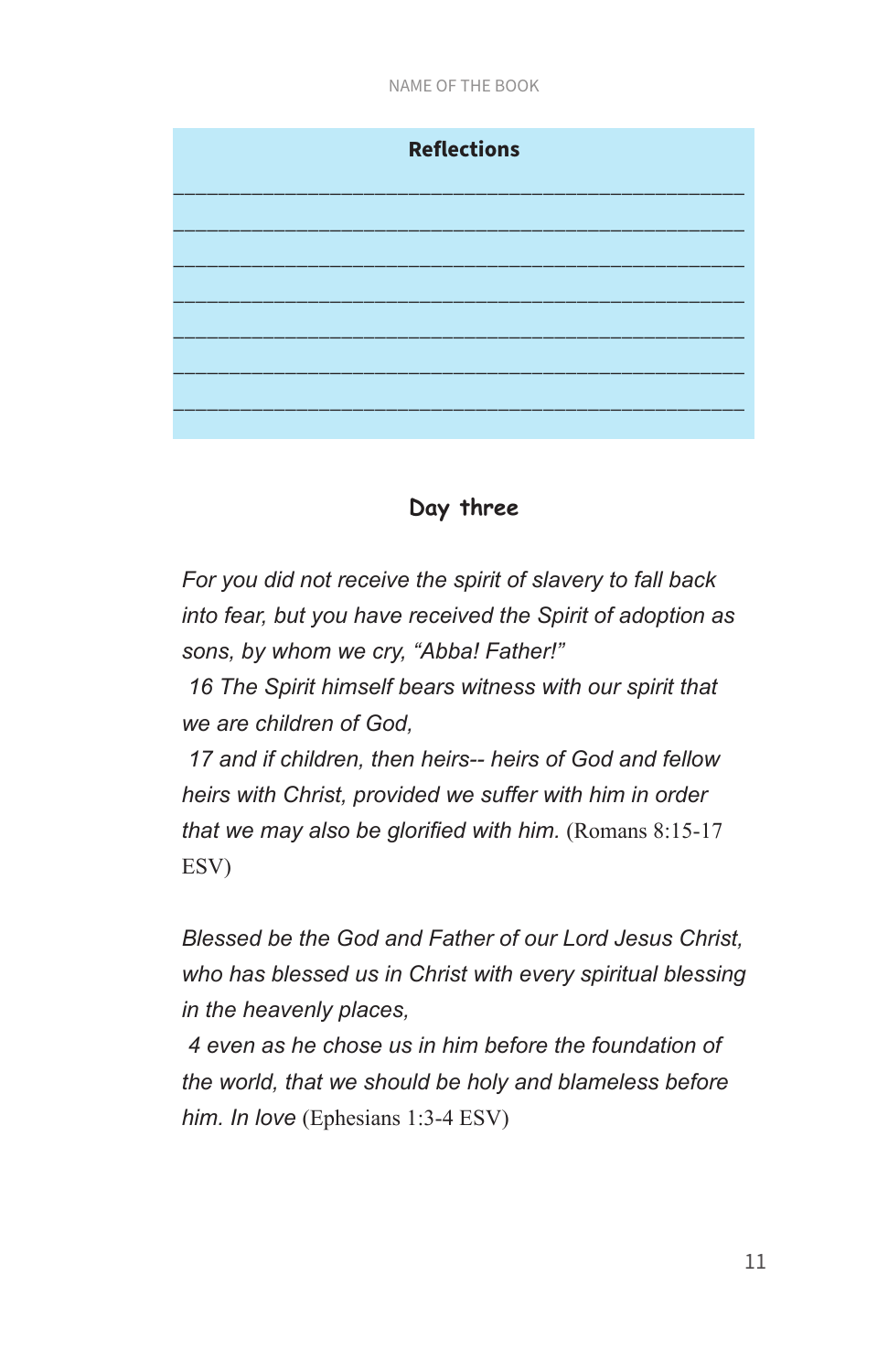

**Day Four**

*Beloved, let us love one another, for love is from God, and whoever loves has been born of God and knows God.*

 *8 Anyone who does not love does not know God, because God is love.*

 *9 In this the love of God was made manifest among us, that God sent his only Son into the world, so that we might live through him.*

*11 Beloved, if God so loved us, we also ought to love one another.*

(1 John. 4:7-11 ESV)

*No, in all these things we are more than conquerors through him who loved us.*

 *38 For I am sure that neither death nor life, nor angels nor rulers, nor things present nor things to come, nor powers,*

 *39 nor height nor depth, nor anything else in all cre-*